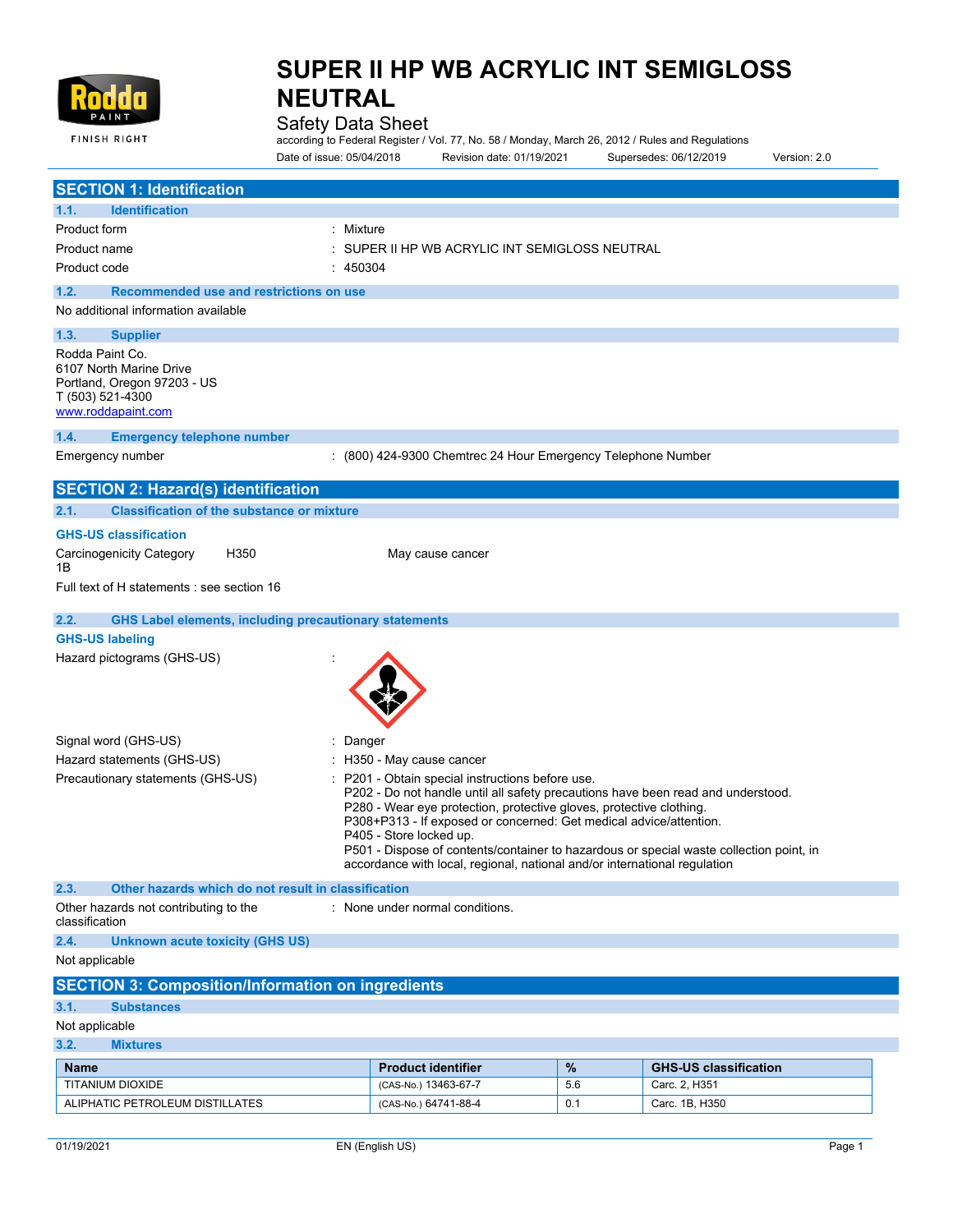Safety Data Sheet

according to Federal Register / Vol. 77, No. 58 / Monday, March 26, 2012 / Rules and Regulations

| <b>Name</b>         | <b>Product identifier</b> | $\%$ | <b>GHS-US classification</b>           |
|---------------------|---------------------------|------|----------------------------------------|
| <b>BENZOPHENONE</b> | 119-61-9<br>(CAS-No.)     | 0.1  | Carc. 2. H351<br>Aquatic Acute 3, H402 |

Full text of hazard classes and H-statements : see section 16

| <b>SECTION 4: First-aid measures</b>                                                            |                                                                                                                                                                                         |
|-------------------------------------------------------------------------------------------------|-----------------------------------------------------------------------------------------------------------------------------------------------------------------------------------------|
| 4.1.<br><b>Description of first aid measures</b>                                                |                                                                                                                                                                                         |
| First-aid measures general                                                                      | : IF exposed or concerned: Get medical advice/attention.                                                                                                                                |
| First-aid measures after inhalation                                                             | : Remove person to fresh air and keep comfortable for breathing.                                                                                                                        |
| First-aid measures after skin contact                                                           | : Wash skin with plenty of water.                                                                                                                                                       |
| First-aid measures after eye contact                                                            | Rinse eyes with water as a precaution.                                                                                                                                                  |
| First-aid measures after ingestion                                                              | : Call a poison center/doctor/physician if you feel unwell.                                                                                                                             |
| 4.2.<br>Most important symptoms and effects (acute and delayed)                                 |                                                                                                                                                                                         |
| No additional information available                                                             |                                                                                                                                                                                         |
| 4.3.<br>Immediate medical attention and special treatment, if necessary                         |                                                                                                                                                                                         |
| Treat symptomatically.                                                                          |                                                                                                                                                                                         |
| <b>SECTION 5: Fire-fighting measures</b>                                                        |                                                                                                                                                                                         |
| 5.1.<br>Suitable (and unsuitable) extinguishing media                                           |                                                                                                                                                                                         |
| Suitable extinguishing media                                                                    | : Water spray. Dry powder. Foam. Carbon dioxide.                                                                                                                                        |
| 5.2.<br>Specific hazards arising from the chemical                                              |                                                                                                                                                                                         |
| Reactivity                                                                                      | : The product is non-reactive under normal conditions of use, storage and transport.                                                                                                    |
| 5.3.<br>Special protective equipment and precautions for fire-fighters                          |                                                                                                                                                                                         |
| Protection during firefighting                                                                  | : Do not attempt to take action without suitable protective equipment. Self-contained breathing                                                                                         |
|                                                                                                 | apparatus. Complete protective clothing.                                                                                                                                                |
| <b>SECTION 6: Accidental release measures</b>                                                   |                                                                                                                                                                                         |
| 6.1.<br>Personal precautions, protective equipment and emergency procedures                     |                                                                                                                                                                                         |
| 6.1.1.<br>For non-emergency personnel                                                           |                                                                                                                                                                                         |
| Emergency procedures                                                                            | : Only qualified personnel equipped with suitable protective equipment may intervene.                                                                                                   |
|                                                                                                 |                                                                                                                                                                                         |
| 6.1.2.<br>For emergency responders                                                              |                                                                                                                                                                                         |
| Protective equipment                                                                            | : Do not attempt to take action without suitable protective equipment. For further information<br>refer to section 8 "Exposure controls/personal protection".                           |
| 6.2.<br><b>Environmental precautions</b>                                                        |                                                                                                                                                                                         |
| Avoid release to the environment. Notify authorities if product enters sewers or public waters. |                                                                                                                                                                                         |
| 6.3.<br>Methods and material for containment and cleaning up                                    |                                                                                                                                                                                         |
| Methods for cleaning up                                                                         | Take up liquid spill into absorbent material. Notify authorities if product enters sewers or public                                                                                     |
|                                                                                                 | waters.                                                                                                                                                                                 |
| Other information                                                                               | Dispose of materials or solid residues at an authorized site.                                                                                                                           |
| 6.4.<br><b>Reference to other sections</b>                                                      |                                                                                                                                                                                         |
| For further information refer to section 13.                                                    |                                                                                                                                                                                         |
| <b>SECTION 7: Handling and storage</b>                                                          |                                                                                                                                                                                         |
| 7.1.<br><b>Precautions for safe handling</b>                                                    |                                                                                                                                                                                         |
| Precautions for safe handling                                                                   | : Ensure good ventilation of the work station. Obtain special instructions before use. Do not                                                                                           |
|                                                                                                 | handle until all safety precautions have been read and understood. Take all necessary<br>technical measures to avoid or minimize the release of the product on the workplace. Limit     |
|                                                                                                 | quantities of product at the minimum necessary for handling and limit the number of exposed                                                                                             |
|                                                                                                 | workers. Provide local exhaust or general room ventilation. Wear personal protective                                                                                                    |
|                                                                                                 | equipment. Floors, walls and other surfaces in the hazard area must be cleaned regularly.<br>Separate working clothes from town clothes. Launder separately. Do not eat, drink or smoke |
| Hygiene measures                                                                                | when using this product. Always wash hands after handling the product.                                                                                                                  |
| 7.2.<br>Conditions for safe storage, including any incompatibilities                            |                                                                                                                                                                                         |
| Storage conditions                                                                              | : Store locked up. Store in a well-ventilated place. Keep cool.                                                                                                                         |
|                                                                                                 |                                                                                                                                                                                         |
| 01/19/2021                                                                                      | 2/7<br>EN (English US)                                                                                                                                                                  |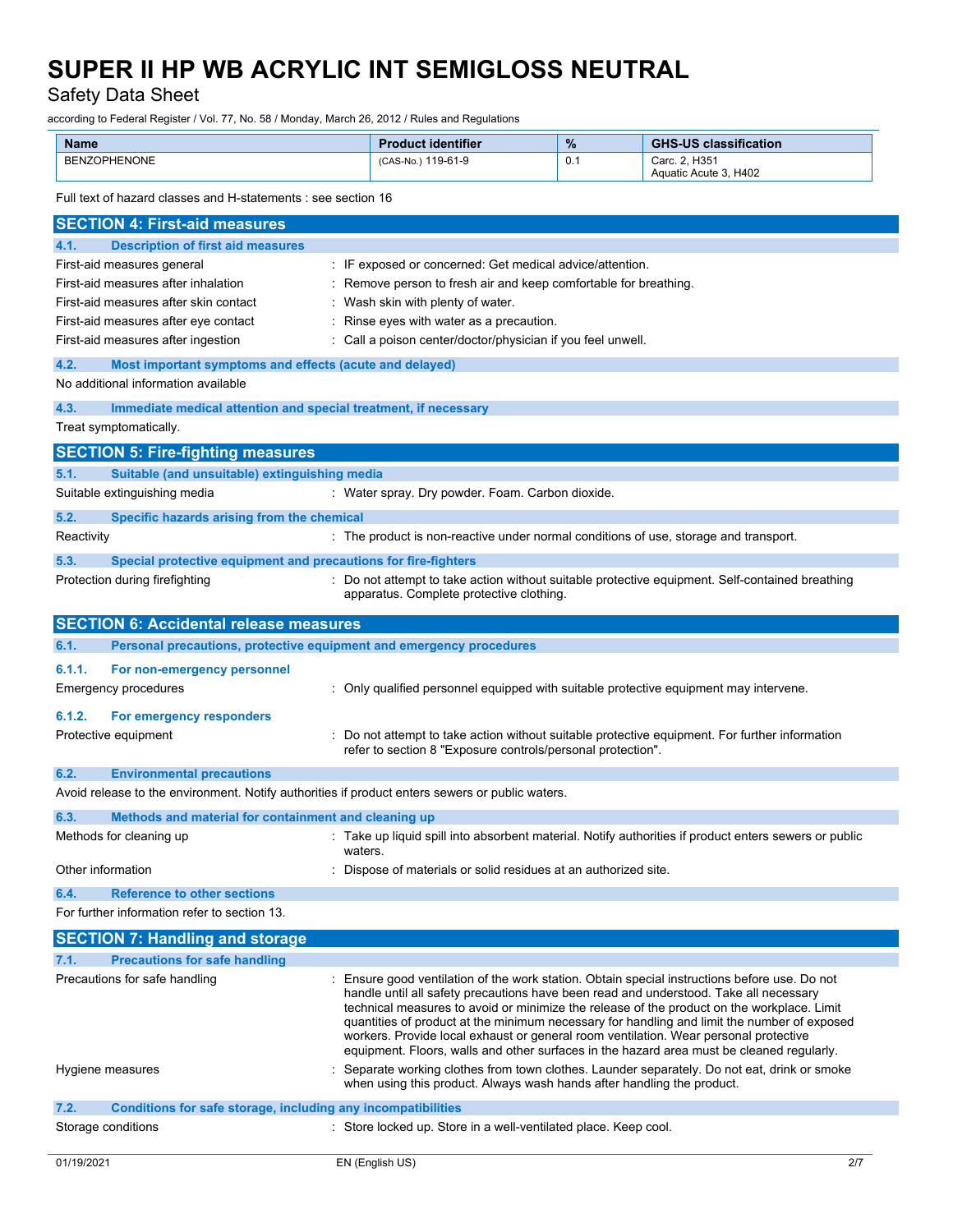### Safety Data Sheet

according to Federal Register / Vol. 77, No. 58 / Monday, March 26, 2012 / Rules and Regulations

| <b>SECTION 8: Exposure controls/personal protection</b> |                                      |                                                                                                                    |  |  |  |
|---------------------------------------------------------|--------------------------------------|--------------------------------------------------------------------------------------------------------------------|--|--|--|
| 8.1.<br><b>Control parameters</b>                       |                                      |                                                                                                                    |  |  |  |
| <b>ALIPHATIC PETROLEUM DISTILLATES (64741-88-4)</b>     |                                      |                                                                                                                    |  |  |  |
| Not applicable                                          |                                      |                                                                                                                    |  |  |  |
| BENZOPHENONE (119-61-9)                                 |                                      |                                                                                                                    |  |  |  |
| <b>AIHA</b>                                             | WEEL TWA (mg/m <sup>3</sup> )        | $0.5$ mg/m <sup>3</sup>                                                                                            |  |  |  |
| <b>TITANIUM DIOXIDE (13463-67-7)</b>                    |                                      |                                                                                                                    |  |  |  |
| <b>ACGIH</b>                                            | ACGIH TWA (mg/m <sup>3</sup> )       | 10 mg/m <sup>3</sup>                                                                                               |  |  |  |
| <b>OSHA</b>                                             | OSHA PEL (TWA) (mg/m <sup>3</sup> )  | 15 mg/m <sup>3</sup> (total dust)                                                                                  |  |  |  |
| <b>IDLH</b>                                             | US IDLH $(mq/m3)$                    | 5000 mg/m <sup>3</sup>                                                                                             |  |  |  |
| <b>NIOSH</b>                                            | NIOSH REL (TWA) (mg/m <sup>3</sup> ) | 2.4 mg/m <sup>3</sup> (CIB 63-fine)<br>0.3 mg/m <sup>3</sup> (CIB 63-ultrafine, including engineered<br>nanoscale) |  |  |  |

### **8.2. Appropriate engineering controls**

Environmental exposure controls : Avoid release to the environment.

Appropriate engineering controls : Ensure good ventilation of the work station.

### **8.3. Individual protection measures/Personal protective equipment**

### **Personal protective equipment:**

Safety glasses. Gloves. Protective clothing. Insufficient ventilation: wear respiratory protection.

#### **Hand protection:**

Protective gloves

### **Eye protection:**

Safety glasses

#### **Skin and body protection:**

Wear suitable protective clothing

#### **Respiratory protection:**

Wear respiratory protection.

### **Personal protective equipment symbol(s):**



### **SECTION 9: Physical and chemical properties 9.1. Information on basic physical and chemical properties** Physical state in the state of the state of the state in the state of the state of the state in the state of the state of the state of the state of the state of the state of the state of the state of the state of the state Color : clear : clear : clear Odor : mild

Odor threshold **in the contract of the contract of the contract of the contract of the contract of the contract of the contract of the contract of the contract of the contract of the contract of the contract of the contrac** pH : 8.5 - 9.5

- Melting point : Not applicable
- Freezing point **in the case of the Contract Contract Contract Contract Contract Contract Contract Contract Contract Contract Contract Contract Contract Contract Contract Contract Contract Contract Contract Contract Contrac**
- Boiling point **in the case of the case of the case of the case of the case of the case of the case of the case of the case of the case of the case of the case of the case of the case of the case of the case of the case of**
- Flash point : Not applicable
- Relative evaporation rate (butyl acetate=1) : No data available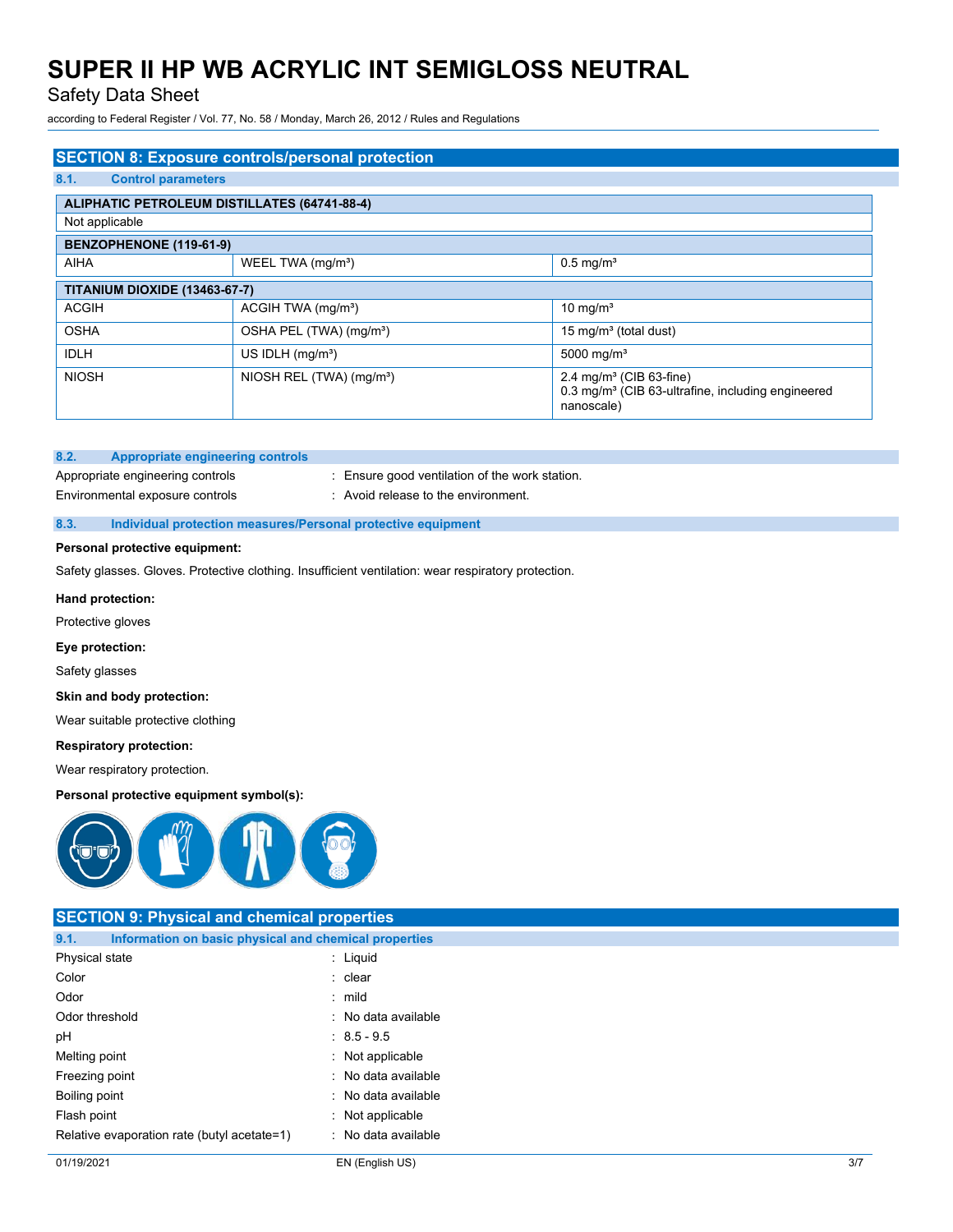### Safety Data Sheet

according to Federal Register / Vol. 77, No. 58 / Monday, March 26, 2012 / Rules and Regulations

|   | Not applicable.   |
|---|-------------------|
| ٠ | No data available |
|   | No data available |
|   | No data available |
|   | $: 8.92$ lb/gal   |
|   | No data available |
|   | No data available |
|   | No data available |
|   | No data available |
|   | No data available |
|   | No data available |
|   | No data available |
|   | No data available |
|   | No data available |
|   |                   |

### **9.2. Other information**

No additional information available

| <b>SECTION 10: Stability and reactivity</b> |  |
|---------------------------------------------|--|
|---------------------------------------------|--|

### **10.1. Reactivity**

The product is non-reactive under normal conditions of use, storage and transport.

### **10.2. Chemical stability**

Stable under normal conditions.

### **10.3. Possibility of hazardous reactions**

No dangerous reactions known under normal conditions of use.

### **10.4. Conditions to avoid**

None under recommended storage and handling conditions (see section 7).

### **10.5. Incompatible materials**

No additional information available

### **10.6. Hazardous decomposition products**

Under normal conditions of storage and use, hazardous decomposition products should not be produced. Thermal decomposition generates : Carbon dioxide. Carbon monoxide. fume.

| <b>SECTION 11: Toxicological information</b>        |                                               |
|-----------------------------------------------------|-----------------------------------------------|
| 11.1.<br>Information on toxicological effects       |                                               |
| Acute toxicity                                      | : Not classified                              |
| <b>ALIPHATIC PETROLEUM DISTILLATES (64741-88-4)</b> |                                               |
| LD50 oral rat                                       | > 5000 mg/kg                                  |
| LD50 dermal rabbit                                  | > 2000 mg/kg                                  |
| LC50 inhalation rat (mg/l)                          | > 5530 mg/m <sup>3</sup> (Exposure time: 4 h) |
| BENZOPHENONE (119-61-9)                             |                                               |
| LD50 oral rat                                       | $> 10$ g/kg                                   |
| LD50 dermal rabbit                                  | 3535 mg/kg                                    |
| ATE US (dermal)                                     | 3535 mg/kg body weight                        |
| <b>TITANIUM DIOXIDE (13463-67-7)</b>                |                                               |
| LD50 oral rat                                       | > 10000 mg/kg                                 |
| Skin corrosion/irritation                           | : Not classified                              |
|                                                     | pH: 8.5 - 9.5                                 |
| Serious eye damage/irritation                       | : Not classified                              |
|                                                     | pH: 8.5 - 9.5                                 |
| Respiratory or skin sensitization                   | : Not classified                              |
| Germ cell mutagenicity                              | : Not classified                              |
| Carcinogenicity                                     | : May cause cancer.                           |
| 01/19/2021                                          | EN (English US)<br>4/7                        |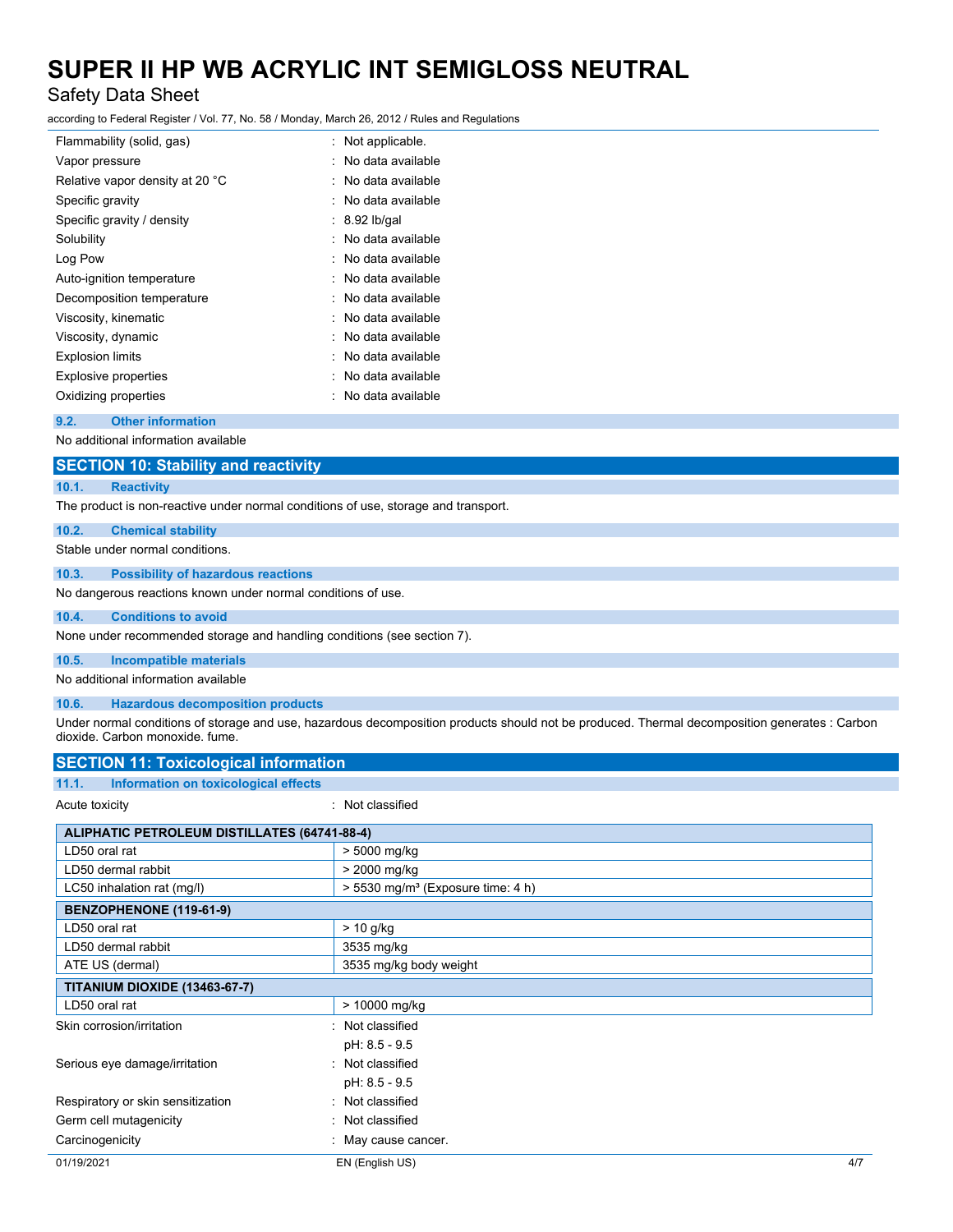Safety Data Sheet

according to Federal Register / Vol. 77, No. 58 / Monday, March 26, 2012 / Rules and Regulations

| BENZOPHENONE (119-61-9)                               |                                                                                                                            |
|-------------------------------------------------------|----------------------------------------------------------------------------------------------------------------------------|
| IARC group                                            | 2B - Possibly Carcinogenic to Humans                                                                                       |
| National Toxicity Program (NTP) Status                | Evidence of Carcinogenicity                                                                                                |
| In OSHA Hazard Communication Carcinogen<br>list       | Yes                                                                                                                        |
| <b>TITANIUM DIOXIDE (13463-67-7)</b>                  |                                                                                                                            |
| IARC group                                            | 2B - Possibly Carcinogenic to Humans                                                                                       |
| In OSHA Hazard Communication Carcinogen<br>list       | Yes                                                                                                                        |
| Reproductive toxicity                                 | : Not classified                                                                                                           |
| Specific target organ toxicity - single exposure      | : Not classified                                                                                                           |
| Specific target organ toxicity - repeated<br>exposure | : Not classified                                                                                                           |
| Aspiration hazard                                     | : Not classified                                                                                                           |
| <b>SECTION 12: Ecological information</b>             |                                                                                                                            |
| <b>Toxicity</b><br>12.1.                              |                                                                                                                            |
| Ecology - general                                     | : The product is not considered harmful to aquatic organisms nor to cause long-term adverse<br>effects in the environment. |
| <b>ALIPHATIC PETROLEUM DISTILLATES (64741-88-4)</b>   |                                                                                                                            |
| LC50 fish 1                                           | > 5000 mg/l (Exposure time: 96 h - Species: Oncorhynchus mykiss)                                                           |
| EC50 Daphnia 1                                        | > 1000 mg/l (Exposure time: 48 h - Species: Daphnia magna)                                                                 |
| BENZOPHENONE (119-61-9)                               |                                                                                                                            |
| LC50 fish 1                                           | 13.2 - 15.3 mg/l (Exposure time: 96 h - Species: Pimephales promelas [flow-through])                                       |
| 12.2.<br><b>Persistence and degradability</b>         |                                                                                                                            |
| No additional information available                   |                                                                                                                            |
| 12.3.<br><b>Bioaccumulative potential</b>             |                                                                                                                            |
| BENZOPHENONE (119-61-9)                               |                                                                                                                            |
|                                                       |                                                                                                                            |
| BCF fish 1                                            | $3.4 - 9.2$                                                                                                                |
| Log Pow                                               | 3.2                                                                                                                        |
| <b>Mobility in soil</b><br>12.4.                      |                                                                                                                            |
| No additional information available                   |                                                                                                                            |

No additional information available

| <b>SECTION 13: Disposal considerations</b> |                                                                                                                                                                                                                         |
|--------------------------------------------|-------------------------------------------------------------------------------------------------------------------------------------------------------------------------------------------------------------------------|
| 13.1.<br><b>Disposal methods</b>           |                                                                                                                                                                                                                         |
| Waste treatment methods                    | : Dispose of contents/container in accordance with licensed collector's sorting instructions.                                                                                                                           |
| Product/Packaging disposal recommendations | : Avoid release to the environment. Discharging into rivers and drains is forbidden. Dispose of<br>contents/container to hazardous or special waste collection point in accordance with state and<br>local regulations. |
| <b>SECTION 14: Transport information</b>   |                                                                                                                                                                                                                         |
|                                            |                                                                                                                                                                                                                         |

### **Department of Transportation (DOT)**

In accordance with DOT

Not applicable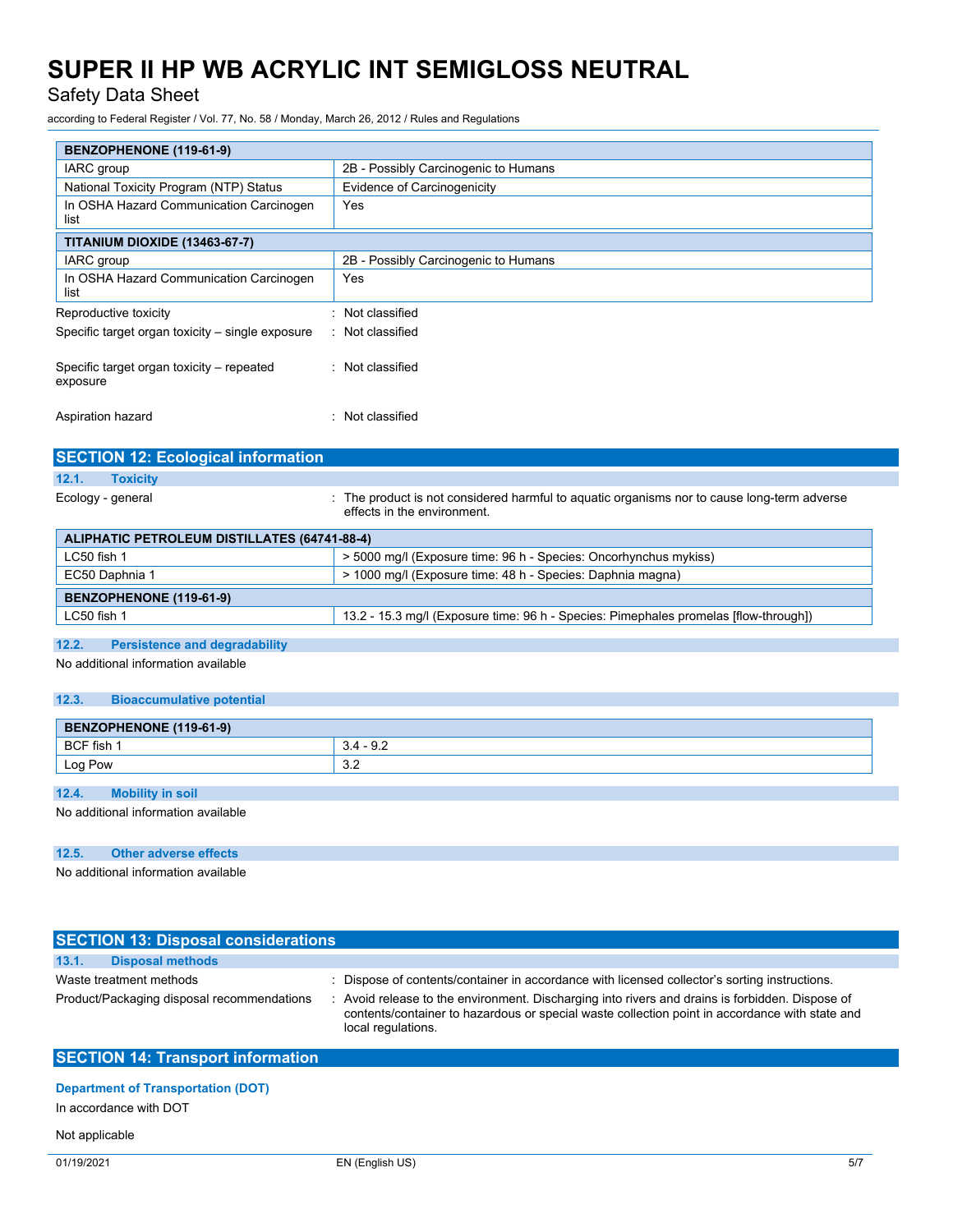Safety Data Sheet

according to Federal Register / Vol. 77, No. 58 / Monday, March 26, 2012 / Rules and Regulations

**Transportation of Dangerous Goods** Not applicable **Transport by sea** Not applicable

### **Air transport**

Not applicable

### **SECTION 15: Regulatory information**

**15.1. US Federal regulations**

| ALIPHATIC PETROLEUM DISTILLATES (64741-88-4)                                                                       |  |  |  |
|--------------------------------------------------------------------------------------------------------------------|--|--|--|
| Listed on the United States TSCA (Toxic Substances Control Act) inventory                                          |  |  |  |
| BENZOPHENONE (119-61-9)                                                                                            |  |  |  |
| Listed on the United States TSCA (Toxic Substances Control Act) inventory                                          |  |  |  |
| EPA TSCA Regulatory Flag<br>T - T - indicates a substance that is the subject of a Section 4 test rule under TSCA. |  |  |  |
| <b>TITANIUM DIOXIDE (13463-67-7)</b>                                                                               |  |  |  |
| Listed on the United States TSCA (Toxic Substances Control Act) inventory                                          |  |  |  |

### **15.2. International regulations**

### **CANADA**

**ALIPHATIC PETROLEUM DISTILLATES (64741-88-4)**

Listed on the Canadian DSL (Domestic Substances List) inventory.

### **BENZOPHENONE (119-61-9)**

Listed on the Canadian DSL (Domestic Substances List) inventory.

### **TITANIUM DIOXIDE (13463-67-7)**

Listed on the Canadian DSL (Domestic Substances List) inventory.

#### **EU-Regulations**

### **ALIPHATIC PETROLEUM DISTILLATES (64741-88-4)**

Listed on the EEC inventory EINECS (European Inventory of Existing Commercial Chemical Substances) substances.

#### **BENZOPHENONE (119-61-9)**

Listed on the EEC inventory EINECS (European Inventory of Existing Commercial Chemical Substances) substances.

### **TITANIUM DIOXIDE (13463-67-7)**

Listed on the EEC inventory EINECS (European Inventory of Existing Commercial Chemical Substances) substances.

### **National regulations**

#### **ALIPHATIC PETROLEUM DISTILLATES (64741-88-4)**

Listed on the AICS (the Australian Inventory of Chemical Substances)

Listed on Inventory of Existing Chemical Substances (IECSC)

Listed on the Korean ECL (Existing Chemical List) inventory.

Listed on New Zealand - Inventory of Chemicals (NZIoC)

Listed on Inventory of Chemicals and Chemical Substances (PICCS)

Listed on INSQ (Mexican National Inventory of Chemical Substances)

Listed on the TCSI (Taiwan Chemical Substance Inventory)